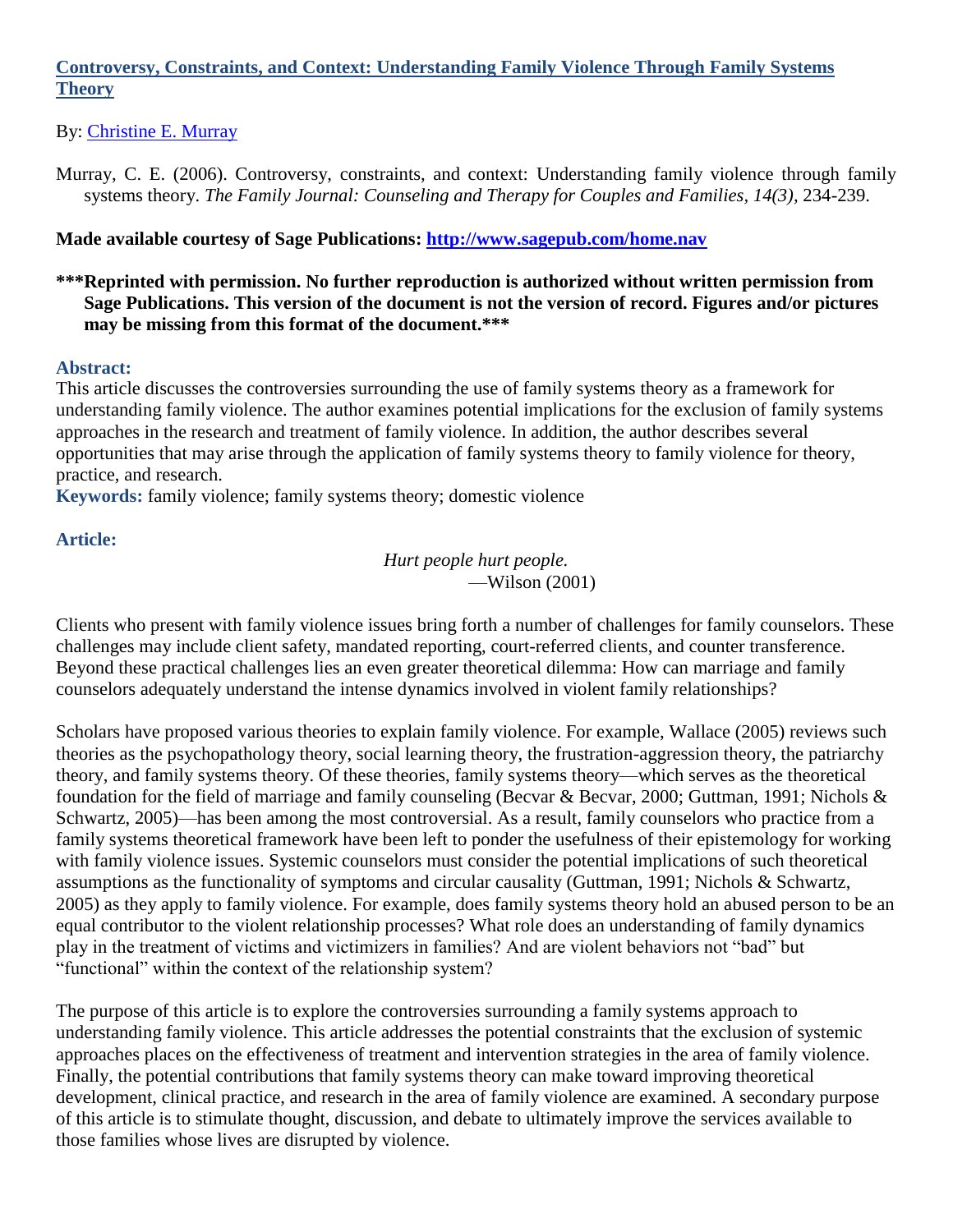#### **THE CONTROVERSY**

Family systems theory is based on several basic assumptions about relationship processes within families (Guttman, 1991; Nichols & Schwartz, 2005). First, family systems theory holds that individuals within families are intricately connected to one another and that experiences in one part of the system affect all other parts of the system as well. Family systems theorists pay particular attention to the reciprocal influences on an individual's behavior. Circular causality, an important construct within family systems theory, holds that all effects are the result of multiple causes, and effects in turn influence the causal pathways. Additional important theoretical assumptions include the importance of intergenerational family processes, the significance of all forms of communication within families, and the regulation of family structures through explicit and implicit rules, information, and feedback. In addition, family systems theory avoids labeling behaviors as good or bad but rather focuses on examining the function that a behavior plays within a system.

Feminist scholars have provided the most vocal critique of family systems theory, particularly as it applies to family violence (Avis, 1988; Bograd, 1986, 1992; Libow, 1985). The feminist critique of family systems theory highlights several important considerations, including the importance of power dynamics within families (Bograd, 1986; Libow, 1985) and the repercussions of taking a nonblaming, neutral stance toward violent behavior (Avis, 1988; Bograd, 1992; Siegenthaler & Boss, 1998). Critics have argued that a failure to address power dynamics contributes to an assumption that each individual within a violent family system shares equal responsibility and power (Babcock & La Taillade, 2000; Penfold, 1989). In addition, critics contend that a focus on the interactional processes within violent families implicitly blames the abused person for the abuser's violent behavior (Commonwealth of Massachusetts, 1995). The feminist critique also holds that insight-based approaches (such as family systems theory) to treating perpetrators of family violence contribute to further excuses for the violent behavior and may provide the perpetrator with additional information to use to manipulate the victim (Adams, 1988; Saunders, 2001).

This critique has led to several reservations regarding the appropriateness of family systems theory for treating family violence, particularly for batterer intervention programs (Rotter & Houston, 1999). Based on this critique, family systems theory has been banned by several state laws that regulate batterer intervention programs (Saunders, 2001). For example, the North Carolina Administrative Code (2004; 01 NCAC 17.0708 a.3) states, "The following methods shall not be used by abuser treatment programs ... any theoretical approaches that treat the violence as a mutual process." As another example, the Commonwealth of Massachusetts (1995) lists as inappropriate methods "systems theory approaches which treat the violence as a mutually circular process, blaming the victim" (p. 11). In the State of Michigan (1998), the Batterer Intervention Standards indicates that a systemic approach to batterer intervention programs is a "potentially harmful technique" (p. 11) that has "been criticized for contributing to a belief in victim responsibility for violence" (p. 12). It is important to note that not all states mandate that all programs must follow these guidelines (Saunders, 2001). However, in many states in which guidelines exist, programs must meet these regulations to be recognized by the state (i.e., to be acceptable programs within the judicial system; Saunders, 200 1). Therefore, practitioners who provide such programs must often modify their programs to meet state requirements to receive adequate funding and referral bases to support their programs.

These standards reflect an important concern for the safety and well-being of domestic violence victims. However, this type of regulation of batterer intervention programs has formalized the feminist critique of family systems theory in a manner that potentially impedes the practice of marriage and family counselors. Although the concerns expressed by critics of family systems theory are very important, they are based primarily on a philosophical argument rather than on empirical facts (Rosenbaum, 1988). The next section describes the potential constraints that arise from excluding family systems theory from the realms of theory, practice, and research in the area of family violence.

### **THE CONSTRAINTS**

To date, there is no conclusive evidence that family systems theory approaches to treating family violence issues either are or are not effective. However, marriage and family counselors' ability as a profession to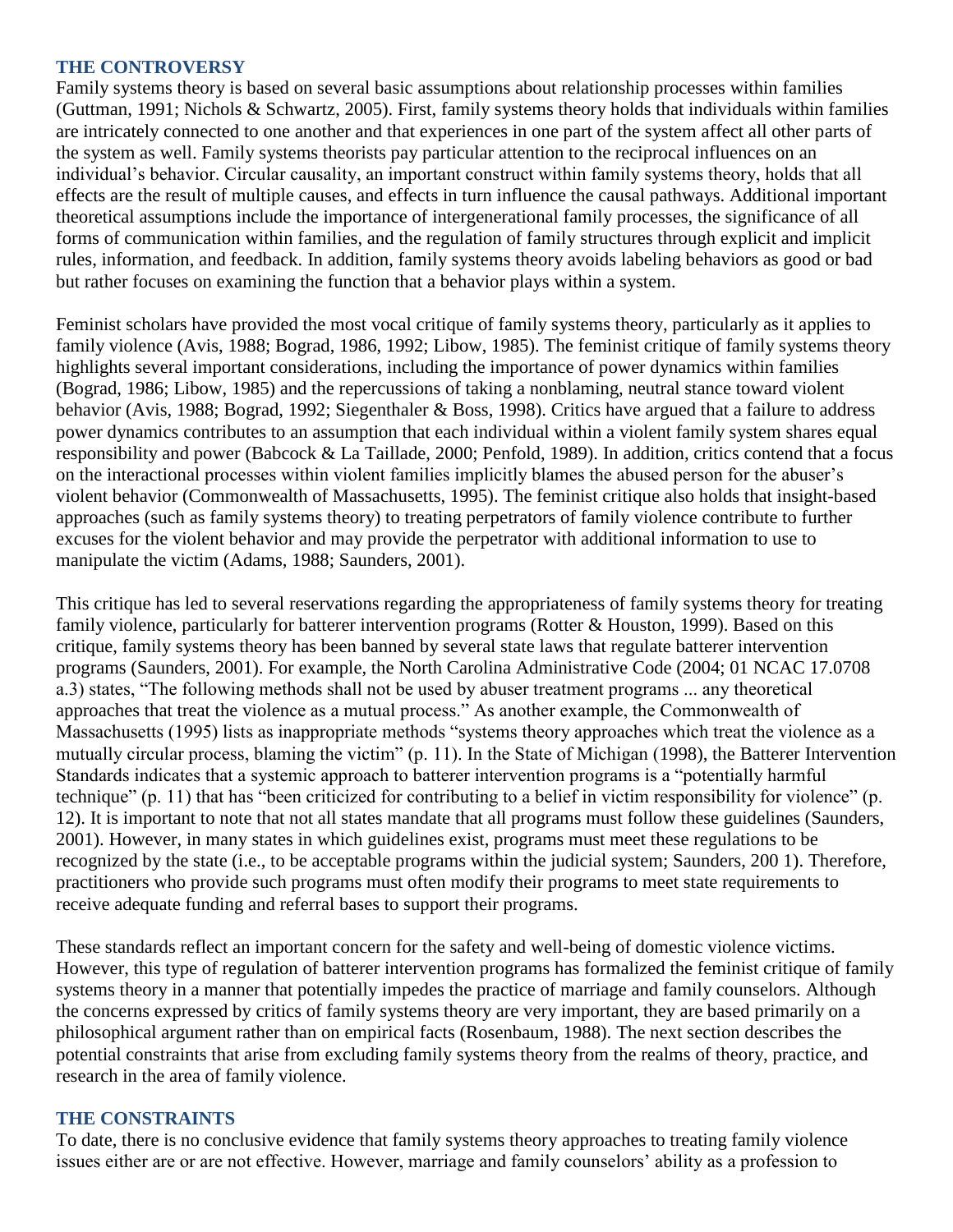develop this evidence is currently limited by state regulations and the conventional wisdom that disallows the application of family systems theory to practice and research in the area of family violence. This section presents three potential problems that may arise if family systems theory is continuously omitted from the cultural discourse surrounding family violence. These problems include hindrance of the scientific process in family violence research, limitations of treatment effectiveness, and inadequate attention to the intergenerational transmission of violence.

## *Hindrance of the Scientific Process*

Marriage and family counselors have an ethical obligation to provide services that are known to be effective with specific presenting problems and client populations (American Counseling Association, 2005, section C, Introduction). Methodologically strong empirical outcome studies are perhaps the most effective approach for determining the effectiveness and efficacy of various treatment approaches. The scientific process relies on the rigorous testing of hypotheses through various empirical research methodologies to create new knowledge about a particular topic. According to Neil Jacobson (1994), "The goal of basic research on wife abuse must be controlled, systematic, and dispassionate observation" (p. 83). Regulations—such as the banning of family systems approaches to batterer intervention programs—may inadvertently hinder the scientific process by rendering certain hypotheses unable to be tested. In this case, it may not be possible for researchers to examine the question of whether systemic approaches are effective for treating family violence because of regulations that preclude the utilization of such approaches. Even in states in which systemic approaches are not outlawed, researchers may be inhibited from conducting research on their effectiveness because of limited funding opportunities and resistance from referral sources.

It is particularly important for ideas that limit or expand treatment options and affect public policies to be subjected to the empirical research process. Certainly, research in this area should be conducted with strict adherence to ethical, legal, and safety guidelines (Rosenbaum, 1988). However, the greatest imperative is currently for systemic approaches to become available for public evaluation, debate, and scrutiny. It is impossible to predict whether the scientific process would reveal systemic approaches to treating family violence to be effective or ineffective. Nonetheless, the scientific evaluation of these approaches stands to make an important contribution to the conceptualization and treatment of family violence.

## *Limitations of Treatment Effectiveness*

At this point in time, there is no conclusive evidence that would allow a definitive answer to the question, "Are family systems theory approaches to treating family violence effective?" (Rotter & Houston, 1999). If family systems-based approaches are not effective, then the current exclusion of such practices is appropriate. However, if family systems-based approaches could be effective, then the exclusion of such practices may mean that effective treatment strategies are being withheld. This section outlines some of the potential implications of the exclusion of family systems theory from the realm of family violence for the treatment of both perpetrators and victims of domestic violence.

Regarding the treatment of perpetrators, treatment approaches that fail to account for the systemic context may limit clients to first-order, rather than second-order, change. Within family systems theory, first-order change is a surface-level change in which some behavior may change but the underlying systemic dynamics remain the same (Guttman, 1991; Nichols & Schwartz, 2005). Applied to domestic violence, an example of a first-order change would be a situation in which an abusive male develops new communication skills, but he continues to believe that he has the power to make all decisions for his female partner. Therefore, he may use different communication strategies to talk to his partner, but the skewed structure of their relationship remains the same. In contrast, a second-order change involves a deeper change in the underlying structure of a family relationship (Guttman, 1991; Nichols & Schwartz, 2005). A second-order change for the above example would involve the male and his partner developing a relationship in which both partners are mutually respected and share in decision-making processes.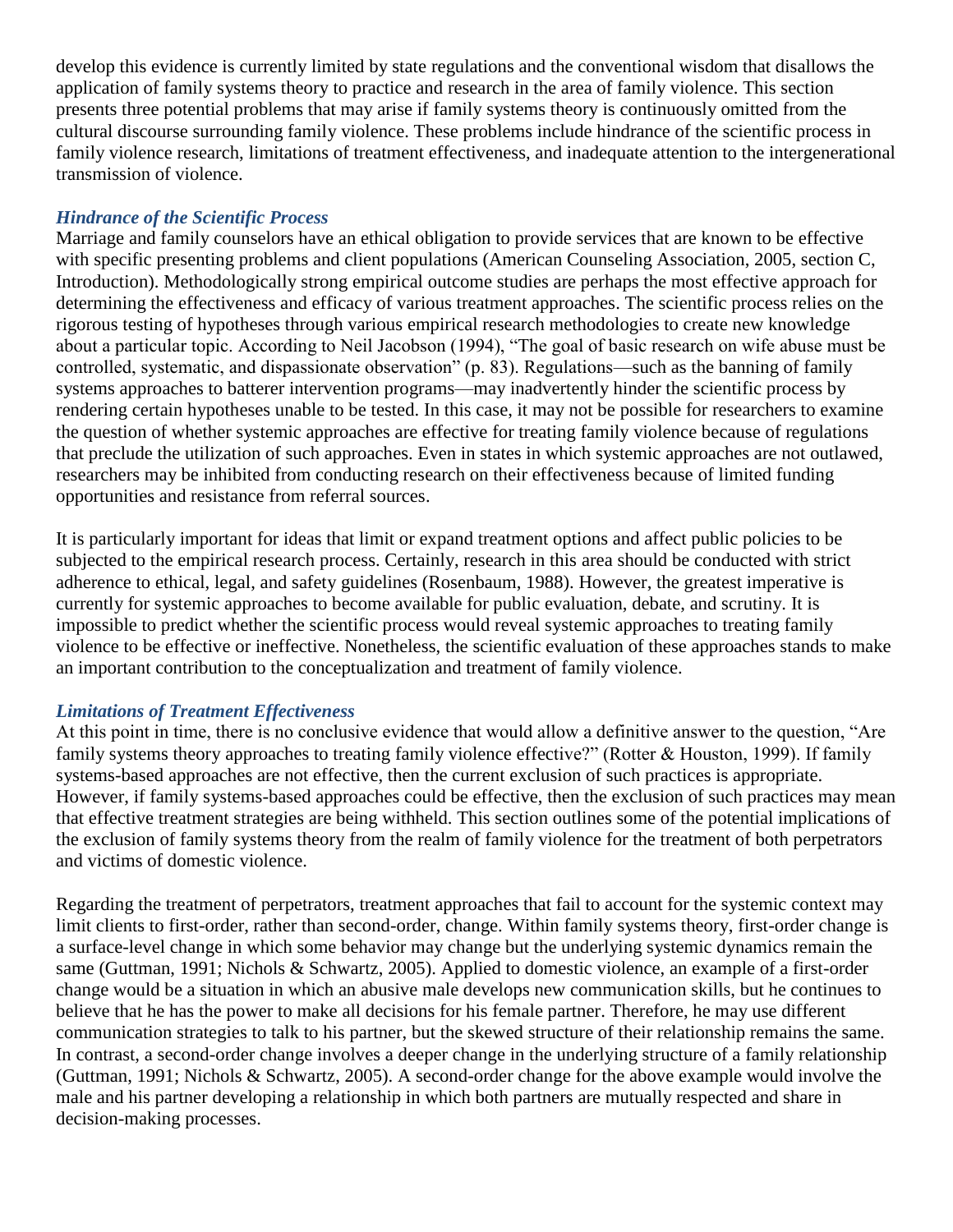Research on the effectiveness of existing batterer intervention programs is limited (Rosenbaum & Leisring, 2001; Saunders, 2001). Research has not yet determined that any one approach to batterer intervention programs is consistently more effective than are other approaches (Saunders, 2001). There is a wide variation among batterer intervention programs (Rosenbaum & Leisring, 2001), although certain promising practices exist, such as the Domestic Abuse Intervention Project, or the "Duluth Model" (Minnesota Program Development, Inc., 2005; Rosenbaum & Leisring, 2001). The importance of treatment effectiveness cannot be understated. As Stuart (2005) wrote, "Failed intervention may be more harmful than none because treatment creates a false sense of security that exposes abuse victims to continued risk" (p. 254). Recent research has also highlighted a potential need for different types of intervention based on different typologies of batterers (Jacobson & Gottman, 1998; Saunders, 200 1; Stuart, 2005). It appears from the research that treatment programs may differ in their effectiveness based on certain personal characteristics of the participants (Saunders, 2001). These findings suggest that systemic approaches may be appropriate for some domestic violence perpetrators yet per-haps not appropriate for others.

Regarding the treatment of victims of domestic violence, failure to address an abused person's role within the relationship can prevent an important opportunity for empowerment. Although a person is never responsible for being abused, recognition that the abused person had opportunities to make different choices can lead to a realization that violent situations and experiences may be preventable in the future. For example, the author recently observed a support group for battered women. One of the women in the group made a statement similar to the following:

I used to date this guy who was really sweet, and he treated me really well. He never hit me and never said a bad thing to me. But no, I didn't want him. I'd much rather go with the jerk who hits me and says mean things to me.

This woman may benefit from an examination of the choices she makes about intimate partners, which may lead her to make changes in her life that would allow her to seek out healthier relationships. Without a consideration of her role in relationships, she may go on to return to one violent relationship after another. In the area of treating victims of domestic violence, family counselors must carefully consider the language they use for communicating with both the victims themselves and with professionals with other theoretical orientations. Language that is laden with words that imply or attribute blame to the abused person is disempowering. However, many treatment approaches for working with domestic violence victims already carry an implicit assumption that an abused person can make changes to promote safety and develop healthy relationships. For example, treatment approaches may include a discussion of assertiveness training, safety planning, and self-esteem-building exercises (Bennett, Riger, Schewe, Howard, & Wasco, 2004), all of which are changes the abused person can make to enhance her or his personal safety and well-being (although the extent to which these changes promote physical safety may be limited by the lethality of the abusive person).

Systemic counselors must carefully consider how to appropriately help victims of domestic violence evaluate their choices, behaviors, and roles in their relationships. Such an evaluation should be conducted in the context of support and empowerment, based on the assumption that an individual who has been abused can make changes to promote personal strengths and healthy relationships. The opposite assumption, that there is nothing an abused person can do to prevent another violent relationship from developing, potentially leads to hopelessness and disempowerment.

### *The Intergenerational Transmission of Violence*

A substantial amount of research exists that supports the intergenerational transmission of violence, or the finding that violent behaviors tend to become repeating patterns across generations in families (Avakame, 1998; Ehrensaft, Cohen, & Brown, 2003; Kwong, Bartholomew, & Henderson, 2003; Rosen, Bartle-Haring, & Stith, 2001). Researchers have established that violent behaviors are often learned within the family of origin, and then these behaviors reoccur as individuals become adults and enter intimate relationships (Bevan & Higgins, 2002; Markowitz, 2001). For example, in a study of 51 gay, HIV-positive males, Craft and Serovich (2005)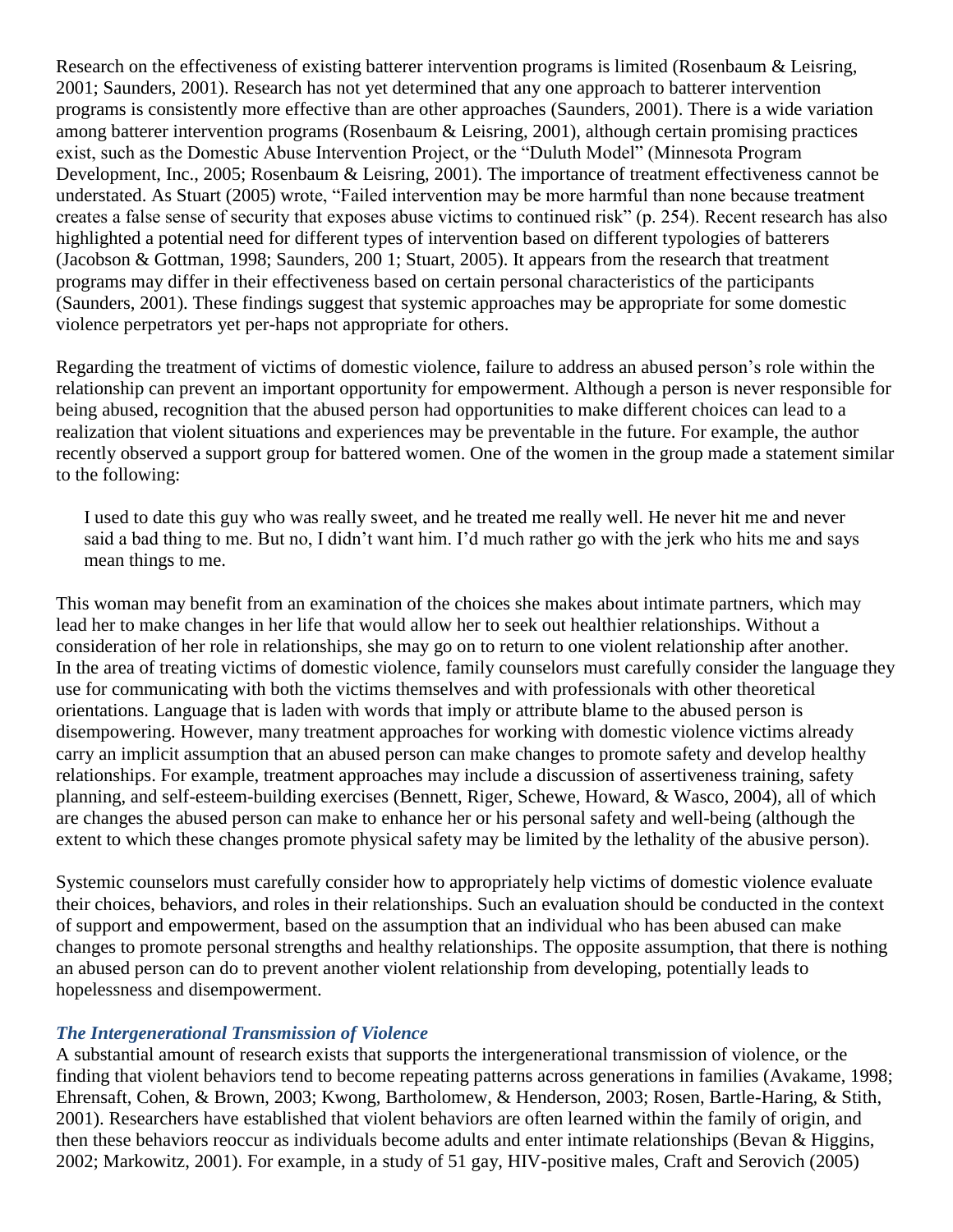found a positive correlation between witnessing mother-to-father domestic violence in one's family of origin and being either a victim or perpetrator of violence in one's intimate adult relationships. Craft and Serovich also found a positive correlation between being a child victim of parental abuse and being either a victim or perpetrator of violence in one's intimate adult relationships. In another study, Markowitz (2001) found that adults who had experienced family violence as children held more positive attitudes toward violence in adult intimate relationships.

To ignore the intergenerational processes that contribute to family violence is to disregard well-documented empirical findings and the personal experiences of victimization among many individuals who demonstrate violent behaviors in their family relationships. Family systems theory does not regard such past experiences of victimization as excuses but rather as past influences on current behavior. Within family systems theory, each individual maintains responsibility for her or his actions within the context of systemic influences (Kerr & Bowen, 1988). Current practices that ignore past histories of victimization may prohibit valuable information from being discussed in the treatment of violent family members. Therefore, a need exists for the development of practices that can both account for these systemic influences and concurrently prioritize the acceptance of personal responsibility for violent behavior.

## **CONTEXTUAL OPPORTUNITIES FOR THEORY, PRACTICE, AND RESEARCH**

Opportunities are available for scholars, practitioners, and researchers to stimulate advancements in the field through further consideration of the contextual influences on family violence. This section outlines several current needs and opportunities for advancing the theory, practice, and research of family counseling in the area of family violence.

### *Opportunities for Theory*

Scholars who study families would benefit from further consideration of the application of family systems theory to family violence issues. The feminist critique has highlighted some significant shortcomings of family systems theory, most notably in the area of power and control in families and the influence of the larger social context on family relationships. Although some scholars have attempted to counter these criticisms (Flemons, 1989; Horne & Hicks, 2002), further theoretical refinement is needed to further elucidate the theoretical assumptions that fall short in their explanations of family violence.

A postmodern epistemology may offer some benefits to scholars in this area. Within the postmodern epistemology, many truths can coexist (Gergen, 2001). Therefore, both of the following ideas can be fully true: an abusive person can be held entirely responsible for her or his violent behaviors and that person's behaviors can be influenced by past and present family relationship processes and experiences. Thus, the abusive person is at the same time personally accountable and a product of her or his environment (Gutsche & Murray, 1991).

### *Opportunities for Practice*

At the present time, practitioners who embrace family systems theory are left to their own devices to determine how to reconcile the controversial issues described earlier. For many practitioners, this may mean that they must operate on two different levels: they conceptualize their clients' cases systemically, but they use other approaches (e.g., anger management, conflict resolution, and communication skills training) in practice. Other practitioners may choose to leave family systems theory behind entirely when working with family violence issues.

Rotter and Houston (1999) asserted, based on their review of the literature on family violence treatment, that there is some evidence that family system-focused approaches to treating family violence can be effective, especially when used along with other treatment approaches. Two promising practices provide models of family systems theory-based approaches to treating domestic violence. First, Stith et al. (Stith, Rosen, & McCollum, 2002; Stith, Rosen, McCollum, & Thomsen, 2004) have developed a manualized couples treatment program for domestic violence. In this program, which is based on the solution-focused approach, conjoint couples groups are conducted following the male partner's successful completion of a batterer intervention program. In an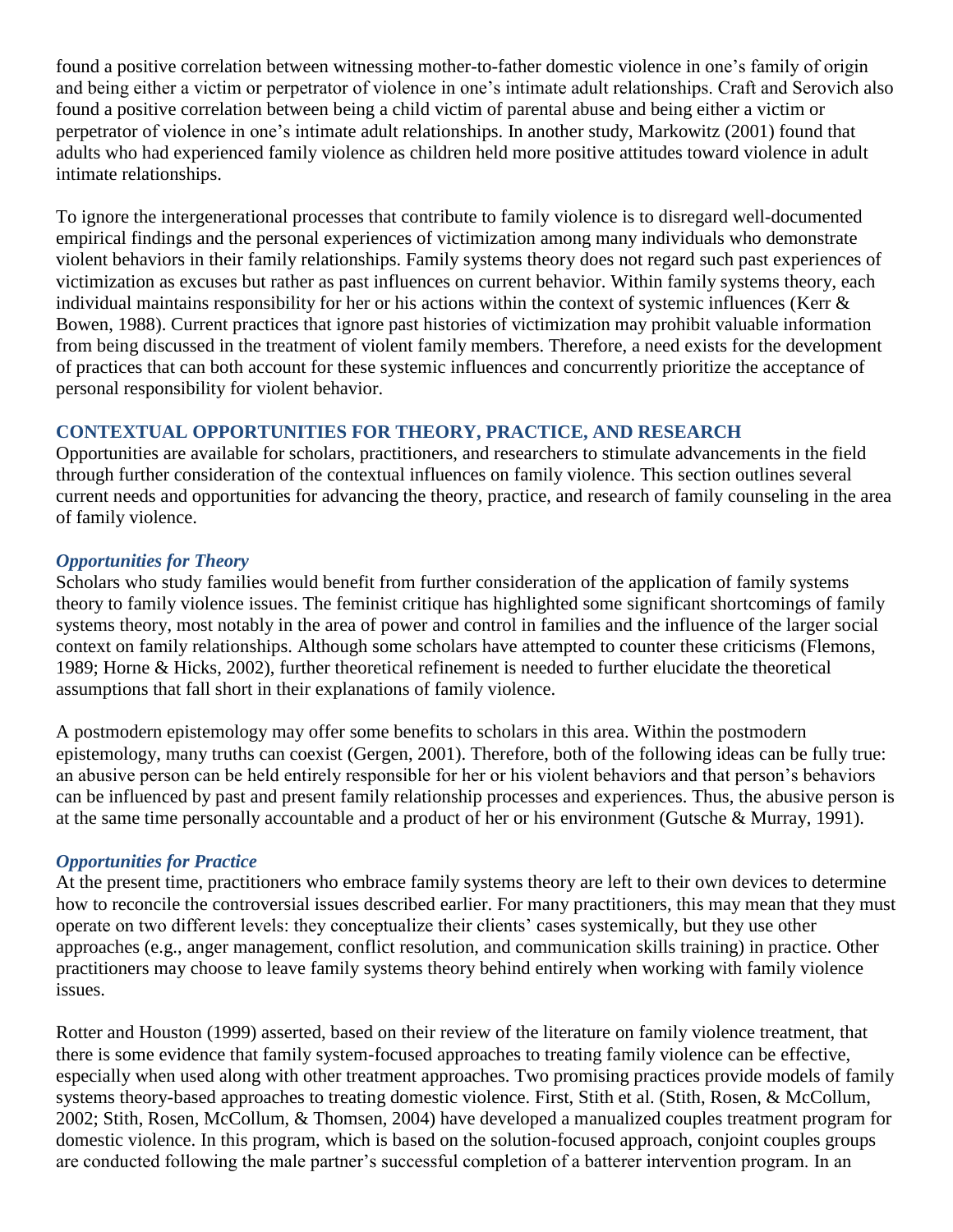experimental outcome study of this program, Stith and colleagues (2004) produced preliminary findings that indicate that the approach is effective in reducing domestic violence for the participating couples. Second, the Family Safety Model was developed in Australia by Shaw, Bouris, and Pye (1996). This model involves a multilateral approach that includes a voluntary batterer intervention program, a support group for victims, couples assessment or therapy, and services for the children involved. The Family Safety Model pays significant attention to the impact of the violence on the entire family system.

Systemic counselors are encouraged to consider how they can most effectively and responsibly treat family violence issues while remaining true to their theoretical orientation. The safety of the abused person is the primary goal of nearly all batterer intervention programs (Saunders, 2001), and systemic counselors should consider the safety implications of any interventions they use. Counselors are ethically and legally bound to practice within the guidelines of all relevant state regulations. When permissible within these guidelines, however, systemic counselors can use family systems interventions (e.g., constructing a genogram and family sculpting) in an effort to promote second-order change. Practitioners also can benefit from developing advocacy skills that they can use to inform other practitioners, lawmakers, and victim's advocates of the skills and expertise that marriage and family counselors can bring to the development of programs and policies in the area of family violence.

## *Opportunities for Research*

The application of a family systems theory framework for understanding the dynamics of family violence raises more questions than answers. Accordingly, many important research questions follow from the ideas contained in this article. These questions include the following: (a) In what circumstances could a systemic approach to treating family violence be appropriate? (b) What are the most appropriate and effective strategies for applying systemic principles to practice in the treatment of family violence issues? (c) For which types of batterers would a systemic treatment approach be effective? (d) Do abusive persons who are treated through a systemic approach use the self-knowledge they gain through this approach to create excuses for their violence or to manipulate their partners? (e) Could batterers develop greater empathy for their partners through a systemic treatment approach? (f) Do abused persons feel blamed by learning family systems theory? (g) Is it possible for batterers to believe concurrently that they are fully responsible for their violent behaviors and that they have been influenced by their past and present relationship experiences?

One of the most important challenges researchers in this area face is how to conduct research that is methodologically sound, ethical, legal, and safe for all involved parties (Rosenbaum, 1988). Researchers who study the application of family systems theory to family violence treatment must pay careful attention to ensure the safety of the participants and nonparticipating family members. Researchers are advised to include multiple safeguards within their studies as appropriate. These safeguards may include security personnel, the availability of crisis intervention counselors, multiple forms of participant monitoring (e.g., self-report, observation, and law enforcement), lethality assessments, adequate participant screening guidelines, and a comprehensive informed consent explaining the duty to warn. Many important research questions in this area remain unanswered. Researchers must move forward cautiously and responsibly to develop new knowledge that will guide further theoretical development, practice, and research in the area of family violence.

### **CONCLUSION**

This article is not intended to provide any definitive answers regarding the controversial issues discussed earlier. Such definitive answers are not available at the present time. Rather, this article presented an overview of the controversial dilemmas that marriage and family counselors confront when applying family systems theory to family violence issues. Several important concerns have led to formalized restrictions on the use of family systems theory for treating family violence issues in many states. This article discussed the potential constraints that stem from these formalized restrictions, including the impact on family counselors who work in this area. Some of the challenges that lie ahead for scholars, practitioners, and researchers who consider the contextual influences on violent behavior in families were also discussed. As advancements are made in the application of family systems theory to family violence, it is likely that even more questions and controversies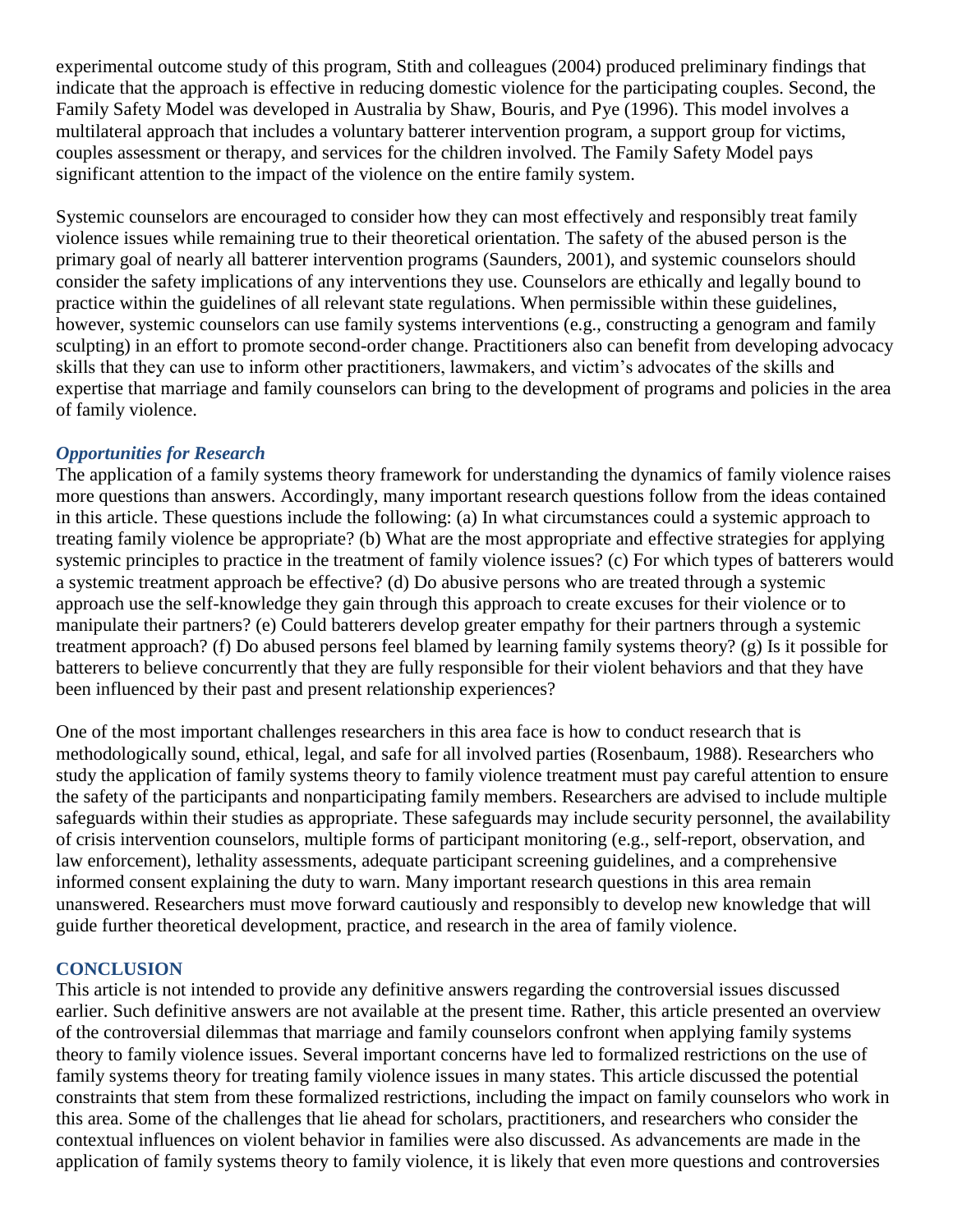will arise. Therefore, it is important for all who consider these challenges to remain focused on the ultimate goal: to improve prevention and treatment strategies for families whose lives have been touched by violence. In so doing, the field of family systems counseling can make an important contribution toward eliminating violence from the most significant of all systems: the family.

# **REFERENCES**

Adams, D. (1988). Treatment models for men who batter: A profeminist analysis. In K. Yllo & M. Bograd (Eds.), *Feminist perspectives on wife abuse* (pp. 176-199). Thousand Oaks, CA: Sage. American Counseling Association. (2005). *ACA code of ethics.* Retrieved September 12, 2005, from [http://www.counseling.org/PDFs/ACA\\_](http://www.counseling.org/PDFs/ACA_)2005\_Ethical \_ Code.pdf

Avakame, E. F. (1998). Intergenerational transmission of violence, self-control, and conjugal violence: A comparative analysis of physical violence and psychological aggression. *Violence & Victims*, *13*, 301-316. Avis, J. M. (1988). Deepening awareness: A private study guide to feminism and family therapy. In L.

Braverman (Ed.), *A guide to feminist family therapy* (pp. 15-32). New York: Harrington Park Press. Babcock, J. C., & La Taillade, J. J. (2000). Evaluating interventions for men who batter. In J. P. Vincent & E. N. Jouriles (Eds.), *Domestic violence: Guidelines for research-informed practice* (pp. 37-77). London: Jessica Kingsley.

Becvar, D. S., & Becvar, R. J. (2000). *Family therapy: A systemic integration* (4th ed.). Boston: Allyn & Bacon. Bennett, L., Riger, S., Schewe, P., Howard, A., & Wasco, S. (2004). Effectiveness of hotline, advocacy, counseling, and shelter services for victims of domestic violence: A statewide evaluation. *Journal of Interpersonal Violence, 19,* 815-829.

Bevan, E., & Higgins, D. J. (2002). Is domestic violence learned? The contribution of five forms of child maltreatment to men's violence and adjustment. *Journal of Family Violence, 17*, 223-245.

Bograd, M. (1986). A feminist examination of family therapy: What is women's place? *Women & Therapy*, *5*, 95-106.

Bograd, M. (1992). Values in conflict: Challenges to family therapists' thinking. *Journal of Marital and Family Therapy, 18*, 243-257.

Commonwealth of Massachusetts. (1995). *Massachusetts guidelines and standards for the certification of batterer intervention programs.* Retrieved September 5, 2005, from<http://www.mass.gov/dph/fch/bi/> guidelines.htm

Craft, S. M., & Serovich, J. M. (2005). Family-of-origin factors and partner violence in the intimate relationships of gay men who are HIV positive. *Journal of Interpersonal Violence*, *20*, 777-791.

Ehrensaft, M. K., Cohen, P., & Brown, J. (2003). Intergenerational trans-mission of partner violence: A 20-year prospective study. *Journal of Consulting & Clinical Psychology*, *71*, 741-753.

Flemons, D. G. (1989). An ecosystemic view of family violence. *Family Therapy*, *16*, 1-10.

Gergen, K. J. (2001). Psychological science in a postmodern context. *American Psychologist, 56*, 803-813.

Gutsche, S., & Murray, M. (1991). The feminist meets the cybernetician: An integrated approach to spousal violence. *Journal of Strategic & Systemic Therapies, 10*, 76-91.

Guttman, H. A. (1991). Systems theory, cybernetics, and epistemology. In A. S. Gurman & D. P. Kniskern (Eds.), *Handbook of family therapy* (Vol. 2, pp. 41-61). New York: Brunner/Mazel.

Horne, K. B., & Hicks, M. W. (2002). All in the family: A belated response to Knudson-Martin's feminist revision of Bowen theory. *Journal of Marital & Family Therapy*, *28*, 103-113.

Jacobson, N. S. (1994). Rewards and dangers in researching domestic violence. *Family Process, 33,* 81-85. Jacobson, N. S., & Gottman, J. M. (1998). *When men batter women: New insights into ending abusive relationships.* New York: Simon & Schuster.

Kerr, M. E., & Bowen, M. (1988). *Family evaluation: An approach based on Bowen theory.* New York: Norton. Kwong, M. J., Bartholomew, K., & Henderson, A. J. Z. (2003). The inter-generational transmission of relationship violence. *Journal of Family Psychology*, *17*, 288-301.

Libow, J. A. (1985). Gender and sex role issues as family secrets. *Journal of Strategic & Systemic Therapies, 4*, 32-4 1.

Markowitz, F. E. (2001). Attitudes and family violence: Linking intergenerational and cultural theories. *Journal of Family Violence, 16,* 205-218. Minnesota Program Development, Inc. (2005). *The Duluth model.* Retrieved